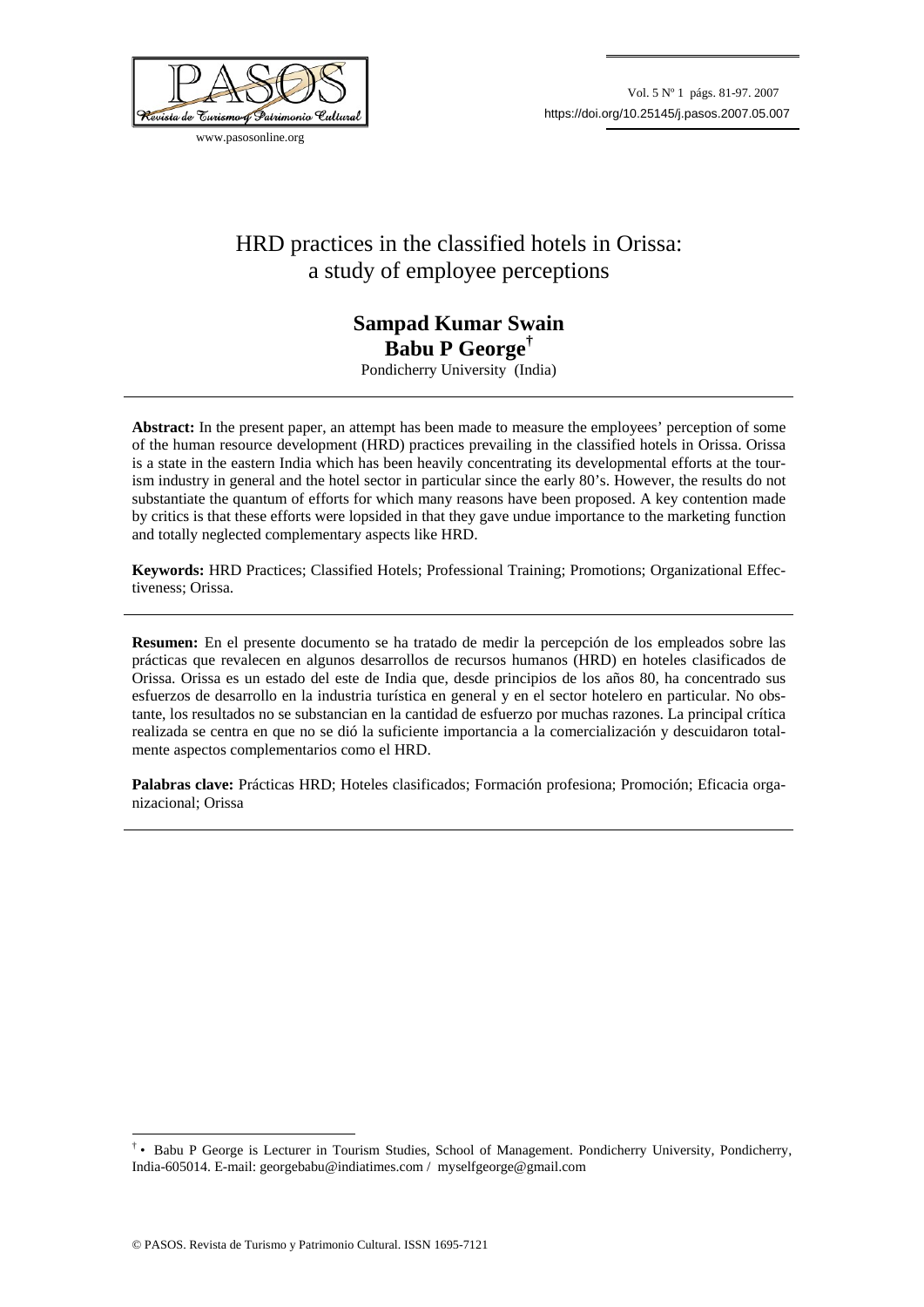## Introduction

Tourism is a multifaceted industry with numerous job opportunities for skilled, unskilled and semi- skilled people in the host country. Tourism industry is major employer of skilled labor and also provides much scope for unskilled and semi skilled employment (Kuthiala, 2001). Accommodation sector has always been given considerable emphasis since it satisfies the needs of tourists by providing quality and personalized services, and tourists too allocate a major portion of their holiday budget in expectation of the committed service. Human resource is considered as the epicenter of the accommodation sector because it could potentially create a radiant image for timely and homely services or can even mar the entire holiday experience. Accommodation sector underlines the manifold roles of employees working in different capacities in the front office, house keeping and food & beverages wings to render quality and premium service to the guests, whereby hotels can have unique sources of competitive advantage. In sum, human resource development is highly essential for the players in the accommodation sector to meet the challenges of the competitive world.

Tourism is the largest industry in the world in terms of earnings. The World Travel and Tourism Council (WTTC) estimates a 4.5 per cent per annum increase in the total amount of travel and tourism activity between 2002 and 2012. The earnings from tourism have made it one of the world's largest industries and the fastest growing sectors of global trade accounting for 10. 7 per cent of global gross domestic product (GDP), 12.8 per cent of global exports, 8.2 per cent of global employment (or one in every 12.2 jobs), and 9.4 per cent of global capital investment. International tourist arrivals are expected to reach 1.5 billion. In India, for every intentional tourist, there are 80 domestic tourists. Domestic tourism can form the basis of a viable and sustainable tourism industry in India (10th Plan, 2002-2007, p. 818).

The availability of trained manpower is essential to achieve excellence in the tourism industry. At present, there are 21 Institutes of Hotel management and Catering Technology (IHM&CT) and 13 Food Craft Institute in the country. In addition, a good number of accredited institutes also cater to the growing demand in the service sector. It is estimated that only 50 per cent of the requirement of the market is met by these institutes. Five new institutes of hotel management would be set up in the tenth plan- three in the newly created sates of Uttaranchal, Jhrkhand and Chhattisgarh and two in the northeast. In addition, 15 more Food Craft Institutes will be set up in the tenth plan, and efforts will be made to take culinary crafts and training to the rural areas through mobile training units. A new scheme on capacity building to train service providers in the unorganized sector such as small hotels, dhabas, restaurants and other eating joints is also proposed. (Tenth Plan 2002- 2007, p.827).

The present paper endeavors to accomplish the following objectives: consolidate and present the expert views on the role of HRD practices in the hotel sector; bring to light the significant HRD related problems faced by classified hotels; better understand the perceptions held by hotel employees on certain key HRD practices; propose suggestive measures for the effective implementation of HRD practices.

## HRD and its pivotal role in tourism

The concept of HRD is as old as human existence. But the concept of HRD, as originated in the classroom discussion, was brought in and popularized by Prof. Leonard Nadler in early 70's in Western context. There was hardly a concept called HRD in Indian industries until early seventies. The concept of HRD was launched in Larsen and Turbo in 1975 and subsequently in the State Bank of India and other associated banks under the supervision of two eminent professors and management consultants Prof. T.V Rao and Udai Pareek that was later followed by many other manufacturing and service industries in the subsequent years. In the early eighties, many industries opened up HRD department to keep employees updated with the changes through the process of training and development. By mid eight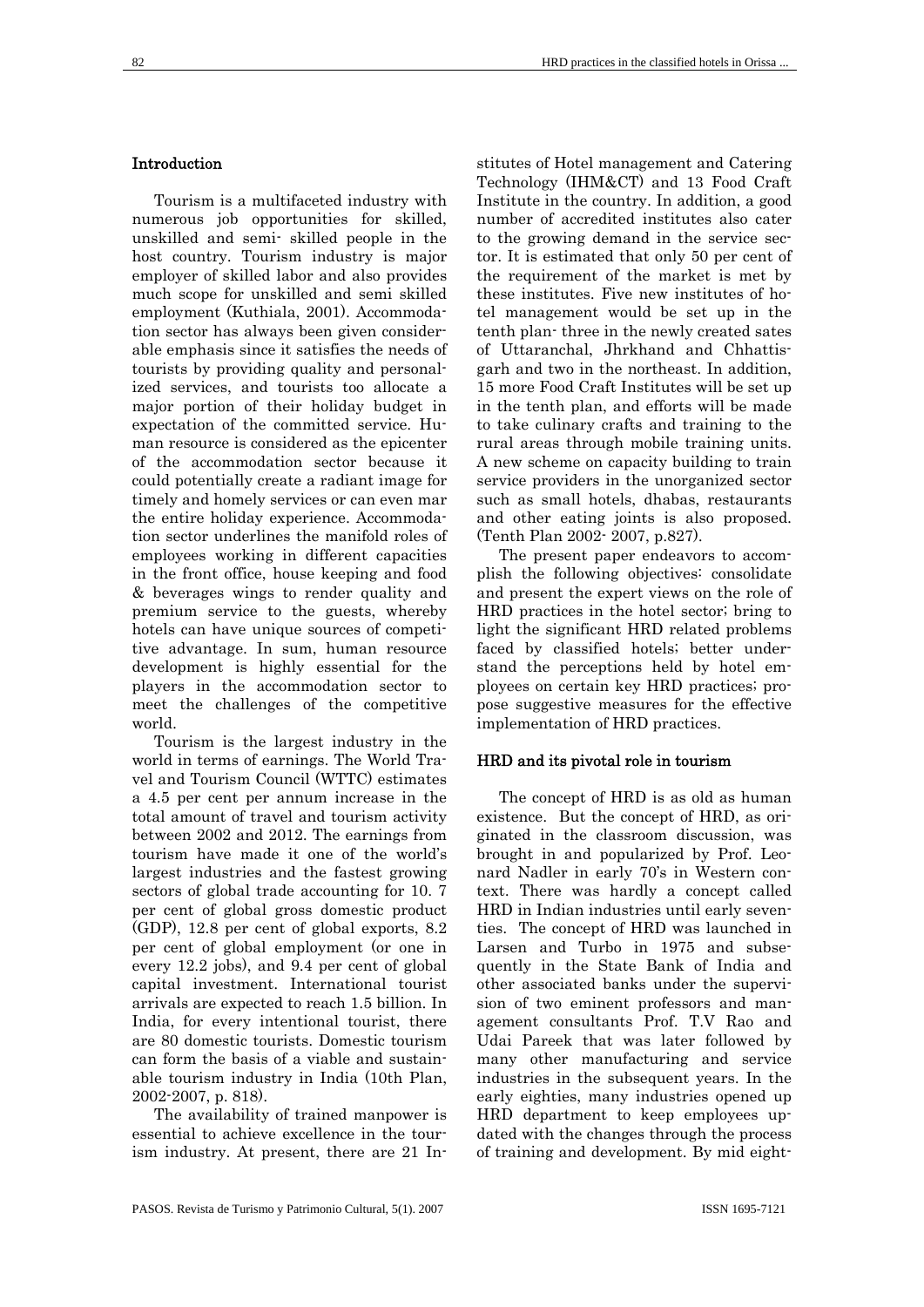ies, almost every second organization in India had started running a HRD department. A new professional body called the National HRD Network took birth in 1985 that could be compared to the Organizational Development (OD) Network in US. The objective of the body is to provide latest knowledge on HRD to both the organization and the employees (Mangaraj, 1997; Swain, 2002).

Human resources are said to be the key to organisational success in the modern era of globalisation. The top management conceptualisation of Human Resource management and development considerably determines customer service, organisational flexibility and realisation of organisational purpose. The success of any organisation in the long run depends very much on the quality and quantity of its human resources. Human resources development aims at developing a variety of competencies of employees and developing a dynamic work culture in the organisation to utilise these competencies and enormously contribute to organisational growth. The main problem of India is now poverty and unemployment, which strongly affects the quality and quantity of productivity. This is a symbol of the inability and inefficiency of the country to effectively manage its invaluable human resources into useful, viable and valuable resources. Human resource development is an organized learning experience in a definite time period to increase the possibility of improving job performance (and) growth. HRD is a continuous process comprising the functions of acquisition, development, motivation and maintenance of human resource. Efficient utilization of resources is the key to improvement in productivity (Mangaraj, 1999).

HRD in tourism sector requires not just a human touch and service with smile, but human resources in the industry need to be multi-skilled, forward looking in terms of perspective and mindset and embody strategic, creative and systematic thinking. To encourage tourists to stay in hotels, the hotels must meet the guest's expectations of service quality (Nankervis & Debrah. 1995). Tourism industry is undergoing a significant change in the recent years, which requires a systematic human resource management approach. Human resource management in the tourism and hospitality sector in is undergoing rapid change due to the vast use of information technology in this era of globalisation. (Heung 1993). Human resource development through the education, training and development of employees of all levels is a vital component in maintaining the industry's competitiveness in the international arena, (Baum 1995). The hospitality industry would certainly benefit from the introduction of HRD principles, both "hard" to facilitate more cost-effective deployment of staff and "soft" i.e. to empower those employees, (Anastaaova & Purcell, 1995). Tourism sector would require a "need led" rather than a "market led" approach (Frank, 1997).

Human capital is the starting point for all development, the interrelationship between education and training plays a pivotal role in the human resource development in the tourism sector (Doswell, 1994). The hospitality industry needs sophisticated approach to human resource development (Wilson and Worland 1993). Human resource development practices in the tourism sector is in a state of underdevelopment due to the paucity of funds to open new training institution as well as the lack coordination with overseas institutions for advance trainer Programme (Guerrier, 1993, Mahesh, 1993). Technical expertise, high labour mobility, unsociable working hours and lengthy working days can be modified through the better human resource development practices (Vellas & Becherel, 1995).

Nothing is possible without trained and skilled people (Doswell, 1994). Present day trends of actual and potential users of tourism goods and services indicate a clamorous preference for quality experience, requiring higher levels of professional standards in the delivery system (Singh, 1997). The overwhelming success of international and domestic tourism has given rise to a pressing demand for quality professional acumen. Requirements for skilled and efficient human capital pose a serious threat to the future competitiveness of this service industry. Human resource development is of vital importance in as service industry like tourism. People engaged in this trade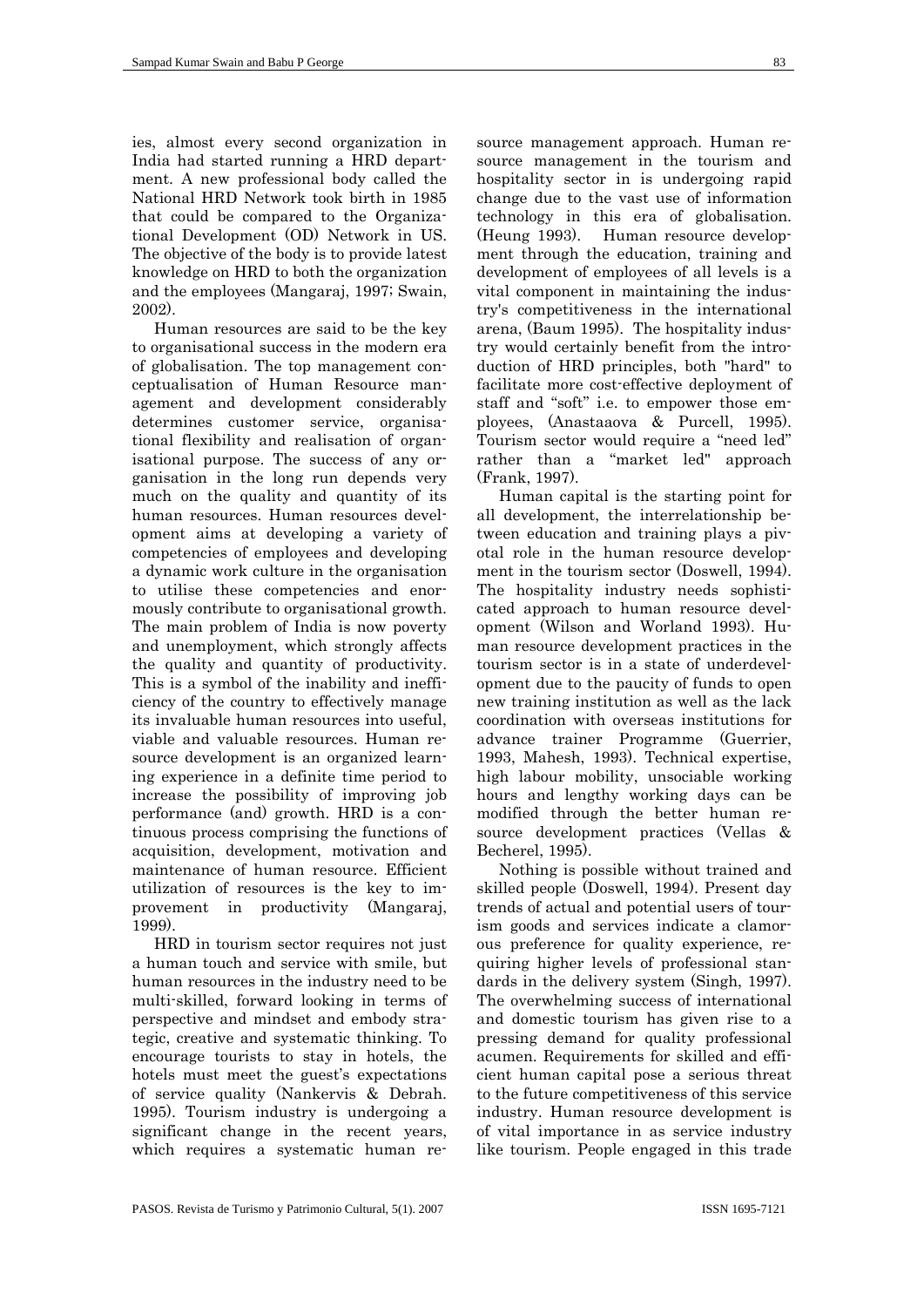deal with people and cater to their needs. They are ones who create experience, good or bad, and, therefore, determine the quality of the 'product offer' to the tourists. The present system of training programs suffers from several weaknesses, both in its qualitative and quantitative dimensions. To develop appropriate and suitable manpower in tourism industry in the modern world of consumerism, we need to provide them suitable training in all aspects of HRD.

Tourism education and training involves the communication of knowledge, concepts, and techniques which are specific to the filed of tourism. Traditionally, the domain of tourism education has been the encouragement of analytical thinking and the understanding of conceptual issues in order to contribute to the professional and intellectual development of a person. Tourism training, on the other hand, is concerned with delivering practical knowledge, skills and techniques. HRD practices stress the need to generate employees' commitment to qualify, encourage employees to take responsibility to enhance productivity and profitability and to create an environment where employees feel confident to be innovative creative (Chand 2002). Manpower development means tourism development and that is what we want at present (Bharadwaj 2002).

 In recent years, human resource development has assumed considerable importance in tourism industry as it has been recognized as contributing overall effectiveness. It is now widely acknowledged that human resources play an important role of the success of the human resources. Organizations need to utilize their human resources effectively to provide high quality service to their customers and to improve productivity and hence profitability In a labor intensive industry such as hospitality, the effective utilization of human resources can give a hotel a competitive advantage, Hotels must develop human resource practices which will enable them to recruit, select and retain competent employees who can contribute to the achievement of their objectives (Nankervis & Debrah. 1995). The service quality of the hospitality industry like being apologetic. formal qualification, practical experience,

being understanding, being in front, and being genuine Ross (1995). Total Quality Management (TQM) has become popular in the hospitality industry (Baldacchinl, 1995).

Competencies thus provide the common linking pin which will run through all the HR systems and provide objective data regarding an individual's behavior. Competency based training focus on imparting specific competencies to perform present and future role and identification of competencies. Competency based succession planning identifies the competency requirements for critical roles, asses to candidate's competencies, and evaluates possible job- person matches. The hotel industry today is a diverse composite of ownership pattern, varying management structures and which offer a variety of services. However the basic product which is the roomnights remains the same (Nath & Raheja, 2001).

The great task and responsibility of Department of Tourism, Govt. of India is to develop and improve the human resource skill and efficiency through providing proper training and guidance (Bhardwaj & Choudhary, 1997). Non-availability of good tourism institutions and the lack of adequate funds are the main obstacles to improve the quality of human resources in the tourism sector of ASEAN countries (Chib, 1989). Up to date training should be given to the fresher and employees to help in improving their expertise and competencies (Negi, 1990). Tourism and hotel management course is of vital importance in developing right kind of manpower which in turn can make better planning and bring required professionalism to tourism and hotel industry, (Bhardwaj 2002). Tourism industry needs educated, well-trained, bright, energetic, multilingual and entrepreneurial skill to manage the tourism business (Rebecca, 1998). Tourism industry not only provides better career advancement but also helping quality of work life (QWL) of its people (Dexter, 1995).

The hospitality management education system is a continuous and lifelong process, (Christou, 1999). Three pronged approach to tourism education such as professional education, vocational skills, and entrepreneurial development can meet the need for appropriate tourism education and training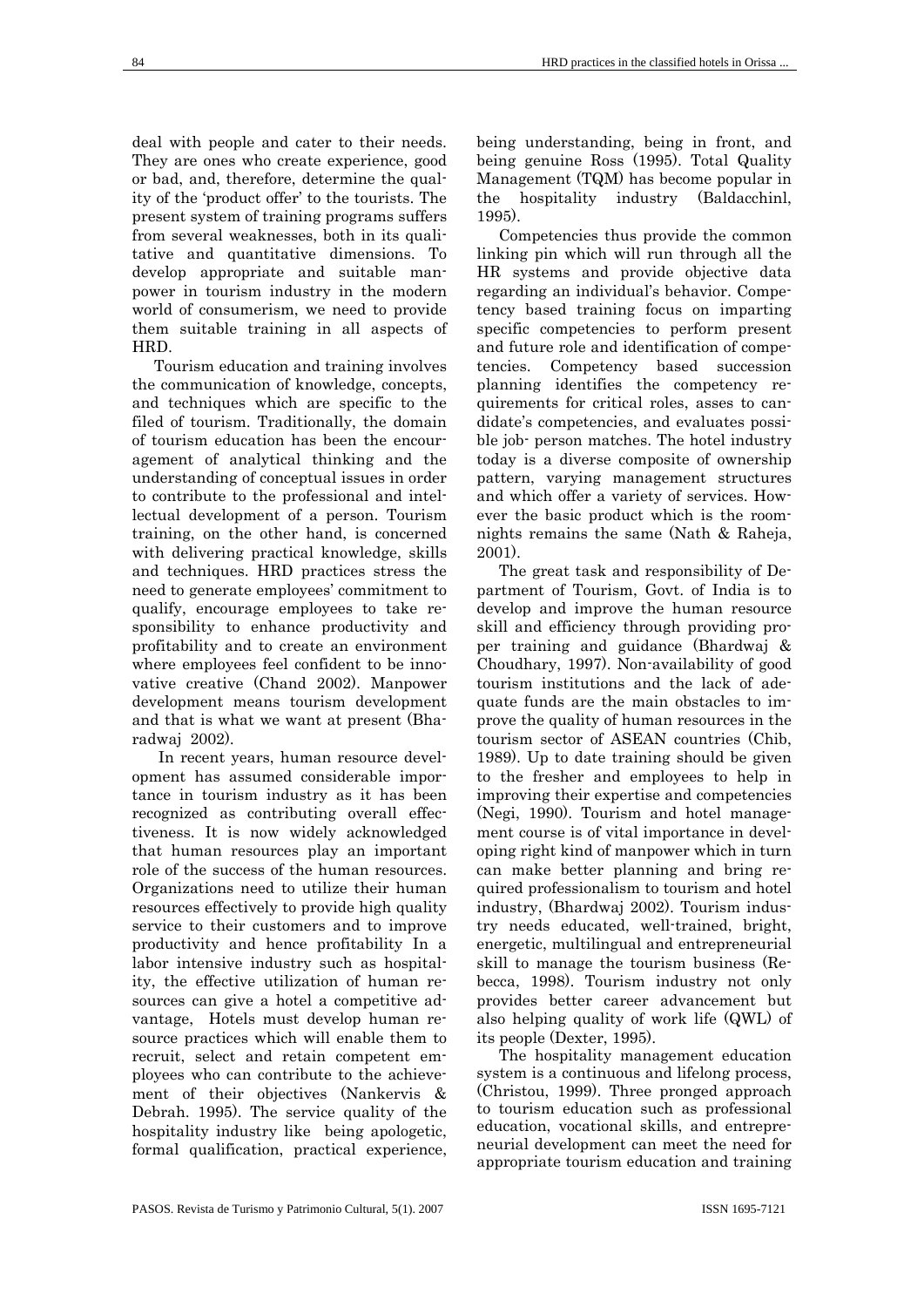due to sudden change in many developing countries (Charlotte & Echtner, 1995). Training method and tools in tourism sector are traditional and outdated, (Harris & Cannon, 1995). The conference report on human resource development of (Jafar & Turgut, 1994) devised and put into practice "train the trainer" and "educate the educator" programs. Each company in UK tour operating industry should contemplate the creation of a training package that would be more comprehensive, structured and based on the needs of individual operators at all levels (Collins, et.al. 1994). It is essential for corporate travel managers to educate themselves and their staffs on an ongoing basis by attending seminars, reading the trade press materials and meetings other corporate travel managers (James, 1990). The requirement of skilled and efficient human capital creates a serious threat to the future competitiveness of the Indian tourism industry (Singh, 1997). Capacity control, Safety and Security, Assets and Capital, Technology and New management are the driving forces to change the shape of hospitality industry in India (Olsen et.al. 2001)

Human Resource planning has been extensively practiced in the hotel sector in Orissa. The star categories of hotels do have highly professional HRD managers. A constant effort has been made to maintain the human resource inventory for its optimum utilization. During past, hotels were using the manual method of maintaining inventory, which off late has been changed to system driven computerized inventorying (Swain, 2002).

To flash upon some suggestions and views of authors, Bezbaruah (2000) has strongly recommended a comprehensive human resource development programme that should be developed to give orientation to the employees on a continuous basis. Tourism institutes should conduct training programme in order to have trained and qualified human resources to work efficiently in tourism industry (Menon, 1999). Gunn (1998) Educational administrators to prepare a model curriculum for the enhancement of skill of the manpower of tourism industry should incorporate written and oral communication, inter personal relations, micro computer literacy. Investment should be made available to develop educational and training infrastructure to face future challenges and major opportunities in the tourism sector of India (Bagri, 1999). Training and development is a vital part of tourism industry and institutes have to act as pivotal crusaders in bringing about changes in Orissa tourism (Lenka, 1998; Dash, 2000). There is a need to attract adequate private investment in the filed of tourism.

The review of past literature has reflected the multifaceted function of human resource development in the hospitality industry. It requires proper strategic planning to acquire, motivate, retain, and enhance performance, loyalty, commitment and human touch. Many authors have laid emphasis on training and development that have substantial role to tune the employees with latest changes and development in the accommodation sector. Since, training is an important sub system of HRD that has already been incorporated in organizational policy and planning. Therefore, Training is considered as an inseparable function of HRD activity. Human resource is a key element to spearhead the progress of accommodation sector business. Hotels do conduct the need based training program in collaboration with professional institutes for the noble cause of effective utilization of human resources. Authors like Singh (1997), Nankervis (1995), Bagri (1998) and Nankervis (1995) have strongly viewed for human resource development through training and development in tourism industry. Lenka (1998), Dash (2000) and Swain (2002) have stated about the human resource practices in various sectors of tourism industry in Orissa. All the above authors have argued for optimum utilization human resources in tourism industry.

The interrelationship between education and training is the pivotal element of human resource development in accommodation sector. Therefore hospitality industry can attain higher productivity through an efficient and effective HRD system. Classified star hotels in Orissa have espoused the HRD wings to go ahead in conducting the innovative and need based in- house and out- house training program in the active association with the professional institutes and the trade partners.

#### Growth of classified hotels in Orissa

Orissa offers not only nature in all its glory with its expansive sea beaches, verdant green forests, lofty mountains, varie-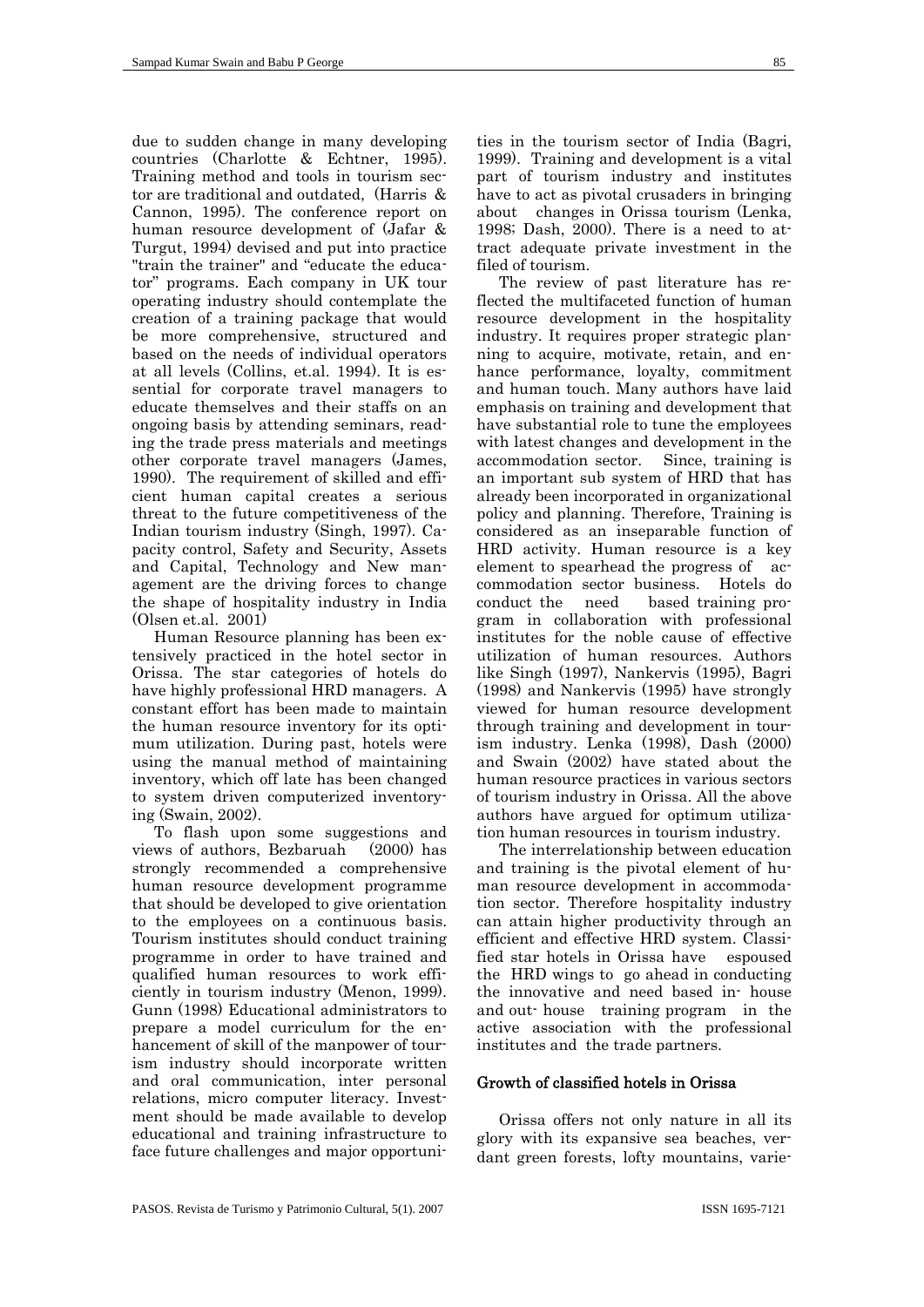gated wild life and tribal life, but also its great tradition of architecture, monuments and sculptures (Sahoo, 1996). In order to meet the growing demand of tourists for accommodation, Government of Orissa accorded industrial status to the hotel sector for the first time in the country so as to attract investors to increase the capacity of hotel rooms and beds at tourist centers in 1980. The importance of hotel industry for creating different categories of employment was duly endorsed and government provided land and financial support for the hoteliers like Oberoi, Taj, Swosti, Prachi group of hotels and other entrepreneurs to build all categories of hotel in the state.

While looking into the position of accommodation sector in 1980, 188 hotels with capacity of 3202 rooms and 6265 beds were catering to demand of the domestic and foreign tourists. The industrial status to the hotel sector has brought about a considerable development in augmenting the number of hotels, their room and bed capacities. The number of hotels has increased almost 4 times in 2003. With the gap of twenty-one years the number has been increased to 817 hotels with 16861

rooms and 31,922 beds. The growth of hotels has definitely generated employment in Orissa (Statistical Bulletin 2003). In view of the growing importance of tourism in classified hotels in Orissa, it is absolutely essential to develop efficient human resource development practices that are capable of providing excellent quality of services.

The study about the HRD practices in the classified hotels has a proportionate relation with the availability of number of star hotels and their room and bed capacities that reflect on the need of manpower inventory, training and development for employees. These classified hotels play a crucial role in maintaining adequate facilities and amenities and aim at providing quality services to guests. The classification committee has categorized 20 star hotels during 2003. While looking into the different category star hotels, there are 1 five star, 3 four star, 10 three star, 6 two star and 1 one star category of hotels respectively located in 8 major cities of the state. The name of the hotel, location, star category, room, and bed capacity are displayed in table-1.

| Sl.No            | <b>Name of the Hotel</b> | <b>Location</b>    | Category   | No. of Rooms | <b>No. of Beds</b> |
|------------------|--------------------------|--------------------|------------|--------------|--------------------|
|                  | The Oberoi               | Bhubaneswar        | ***** Del. | 64           | 128                |
| 2.               | Sishmo                   | <b>Bhubaneswar</b> | ****       | 72           | 144                |
| 3.               | Swosti                   | Bhubaneswar        | ****       | 60           | 120                |
| $\overline{4}$ . | Kalinga Ashok            | Bhubaneswar        | ***        | 64           | 128                |
| 5.               | Keshari                  | Bhubaneswar        | ***        | 56           | 112                |
| 7.               | Marrion                  | Bhubaneswar        | $***$      | 60           | 120                |
| 8.               | Mayfair Lagoon           | Bhubaneswar        | ***        | 32           | 64                 |
| 9.               | Swosti Plaza             | Bhubaneswar        | ***        | 66           | 132                |
| 10.              | Tosali sands & Resorts   | Puri               | ****       | 104          | 208                |
| 11.              | Mayfair Beach Resort     | Puri               | $***$      | 34           | 68                 |
| 12.              | Prasanti                 | Anugul             | $***$      | 44           | 88                 |
| 13.              | Dwaraka Resort           | Cuttack            | $**$       | 37           | 74                 |
| 14.              | Maury Residency          | Rourkela           | ***        | 22           | 44                 |
| 15.              | Deepti                   | Rourkela           | ***        | 29           | 58                 |
| 16.              | Mayfair                  | Rourkela           | ***        | 40           | 80                 |
| 17.              | Radhika                  | Rourkela           | ***        | 117          | 234                |
| 18.              | Hello Jeypore            | Jeypore            | $**$       | 21           | 42                 |
| 19.              | Palm Beach Oberoi        | Gopalpur           | $**$       | 18           | 36                 |
| 20.              | S.E Railway Hotel        | Puri               | $**$       | 26           | 52                 |
| 21.              | Ganapati                 | Baragrah           | $\ast$     | 32           | 64                 |
| Total            |                          |                    | 21         | 1038         | 2078               |

Table1. Classified Hotels in Orissa. Source:- Official Record, Government of Orissa Department of Tourism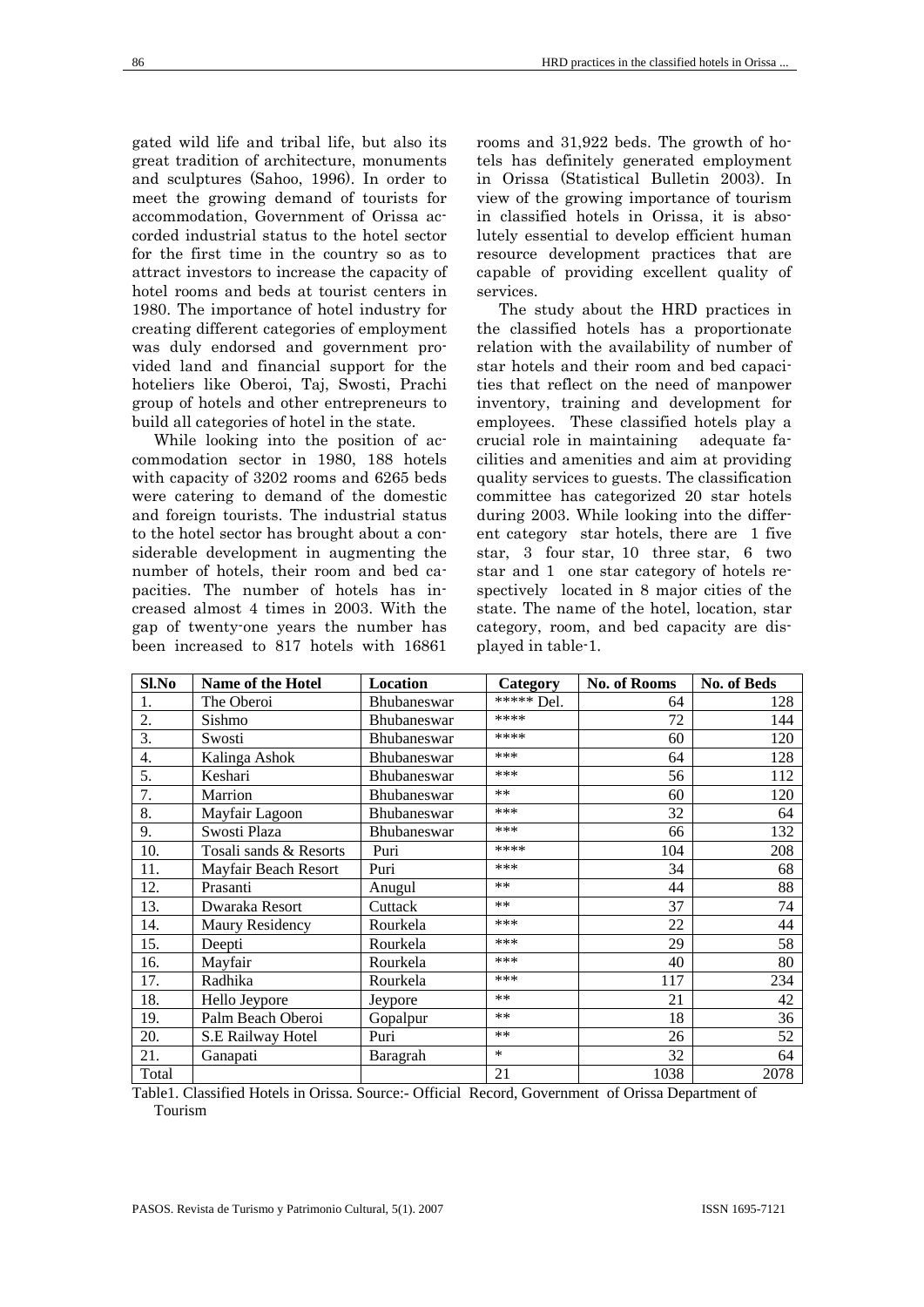#### Training and development in the hotel sector

Training is a key to enhance capability and efficiency in the communication, skill development, and managerial ability of employees. The training program in the hotel management committed to specific training needs have focused simple, practical, and designed to produce results within a reasonable time and a reasonable cost. Tourism training is concerned with discovering practical knowledge, skills and techniques. Frontline or operational employees used to be given opportunity to undergo training that is extended to all categories of employees due to specialized nature of the work. The training program for the jobs in the tourism sector should lay emphasis on financial management, human relations, and decision making, quantitative analysis, computer programming, economics, market analysis, finance, cost accounting, personnel management, business, law, food processing.

The foremost objective of HRD department of all classified star hotels is to identify the training needs of employees and try to organise in house training or out side training programmes for them. Due to the frequent change in technology, behavior, traits, perception of clients, it is mandatory to keep employees updated with the changes. It is the employee who encounters the clients not the management. Some times, big star hotels have their own training house to conduct various types of training for the managers, supervisors and workmen to organise training in collaboration with some institutes, hotels or any professional associations. The Hotel Oberoi in Bhubanswar regularly sends staffs for taking training to the Hotel Management Institutes in Bhubanswaer or to The Oberoi Group of Hotel Management Institutes in Delhi. The Mayfair Group of Hotels and The Tosali Group of Hotels organise training programs inside the hotel for workmen and supervisory level of employees by inviting experts from the trade and other branches of their hotels.

It is felt that training is compulsory for each category of employees in the hotel so as to improve efficiency and educate the employees regarding the current development in the trade. Chefs, staffs from front office, accounts, HRD and F&B are sent for regular training. Other small and medium hotels in Orissa send their employees hardly for undergoing training. The cost of the training is borne by the organization and hotels in Orissa. As nonstar categories of hotels are more than the star hotels and major numbers of workers are employed in those hotels. Therefore, it is very important to set up and activate the HRD department in those hotels to activate the training programmes required by the employees from time to time. The period of training varies from star hotel employees to non-star hotel employees. Mostly the period of training is restricted within one month in case of non- executives but in case of managerial staffs it is hardly a weeklong (Swain, 2002).

## The Institute of Hotel Management (IHM) in Bhubaneswar

In order to shrink the wide gap between institute and classified hotels in respect of creating quality human resource, in 1973, Institute of Hotel Management, Catering and Applied Nutrition was established in Bhubaneswar. The commencement of training at the centre has brought about a significant change in meeting the growing need of trained manpower and outhouse training need for all classified hotels. This institute mostly supplies qualified graduate trainees and all classified hotels prefer to visit the campus for final section of students for internship. This institute only conducted certificate courses given below during 1973 -1989, after which, a three years Diploma Course was instituted and the total number of pass out students of the diploma programme is 959 in 2003. Three years diploma course receives good response and the curriculum and the teaching pedagogies are very advanced and qualitative. Other courses are PG diploma course in accommodation management, craft certificate course in Food Production Management and craft certificate course in Beverage service. During the last decade 832 diploma holders, 197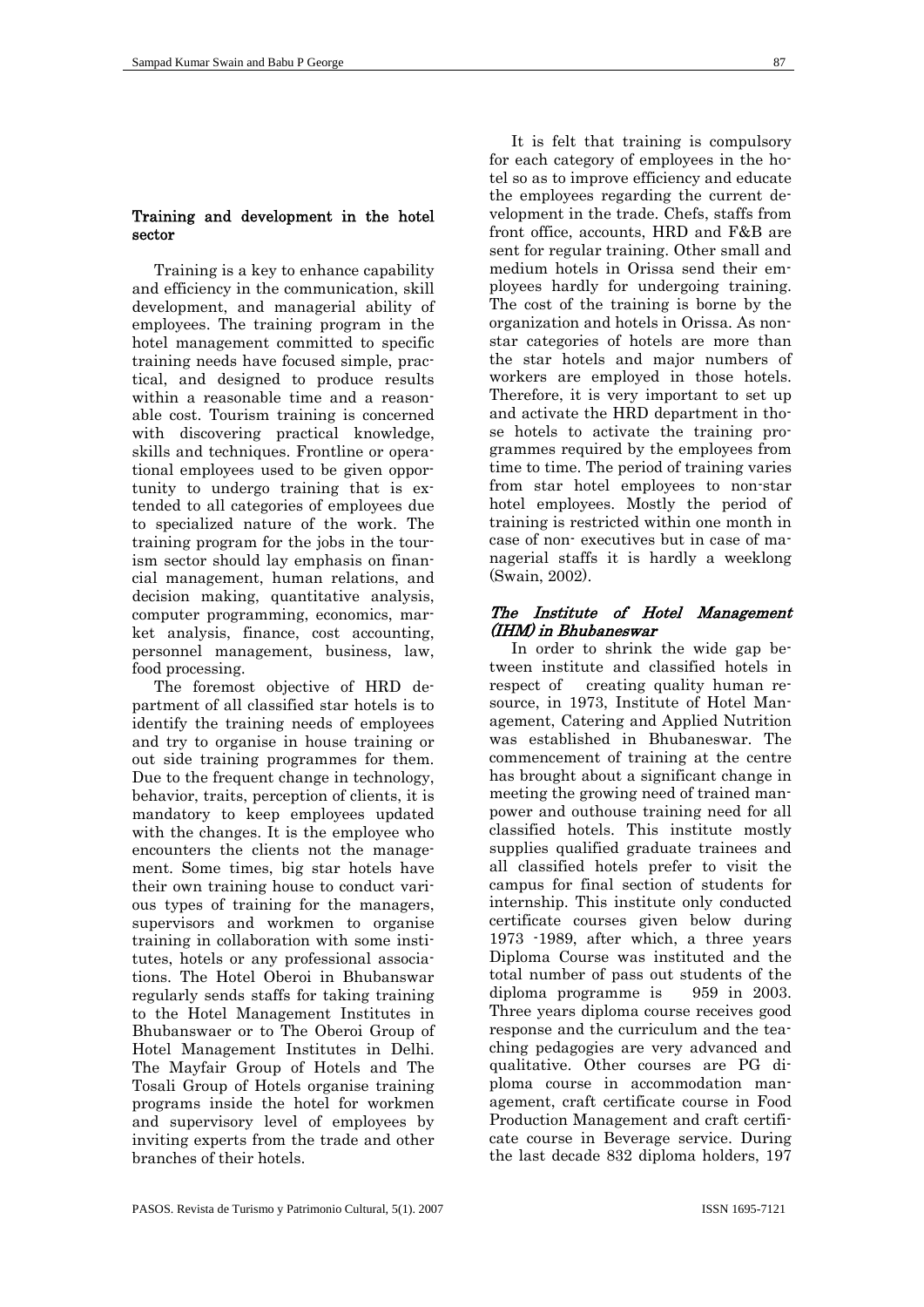accommodation managers, 192 food production managers and 196 Beverage Service managers have been produced by IHM, Bhubaneswar.

|              | <b>Name of the Certificate Course</b> | <b>Duration</b> |                |                 | Break up of different Cate- |      |
|--------------|---------------------------------------|-----------------|----------------|-----------------|-----------------------------|------|
| <i>Sl No</i> |                                       |                 |                | gory of Intakes |                             |      |
|              |                                       |                 | <b>SC</b>      | <b>ST</b>       | <b>GEN</b>                  |      |
|              | Cookery                               | One Year        | 06             | 01              | 267                         | 274  |
| 2            | Bakery & Confectionery                | One Year        | 0 <sub>1</sub> | 0 <sub>1</sub>  | 197                         | 199  |
| 3            | Restaurant & Counter service.         | 6 Months        | 16             | 07              | 280                         | 303  |
| 4            | Hotel Reception & Book Keeping        | 6 Months        | 03             | 02              | 195                         | 200  |
| 5            | House Keeping                         | One Year        | 02             | 02              | 28                          | 32   |
| 6            | Canning & Food Production             | 6 Months        | 04             | 02              | 28                          | 34   |
|              | Total                                 |                 | 32             | 15              | 995                         | 1042 |

Table-2: Break Up Different categories of Intakes, Duration and the name of the certificate Course. Source: Official records of Indian Institute of Hotel management & Applied Nutrition, Govt. of India, Bhubaneswar.

The professional Hotel Management institutes have, to some extent, made earnest attempt to provide qualified and trained professionals in the area of cookery, bakery & confectionery, restaurant and counter service, hotel reception and book keeping, house keeping and canning and food production from 1973 to 1989, as can be examined from table-2. In addition to this, 1764 housewives have been trained in these programmes out of which 902 were trained in the cookery course and 862 in the bakery and Confectionery course by 2001.

IHM also conducts ad hoc summer courses for Railways, Indian Airlines, Shipping, and Orissa Tourism Development Corporation during summer for six months. In 2001, 1123 personnel have been trained in four types of special summer.

## Research hypotheses

In continuation with the preceding discussion, changing human resource development practices in the Orissa hotel sector has opened up a lot of avenues for theoretical investigations. While the industry sponsored marketing researchers restricted themselves to problems at the firm level or to those concerns that are of immediate consequence to their clients, academic researchers, who were to provide the must needed critical reflection upon any developmental initiative, have been by and large blasé to everything. For instance, whether it is because the employees have not positively taken the HRD practices that these practices could not be of much use as expected is an interesting question that has received only armchair attention thus far. Service failures are certain if an HRD practice like professional training cannot shape the employees to live up to the expectations of customers lured by the marketer. In this regard, from our previous exploratory studies (Swain, 2002) and from the review of literature presented above, the present paper proposes to test the following hypotheses:

- H1: Employees perceive that there is a positive association between professional training and organizational effectiveness.
- H2: Employees perceive that there is a positive association between professional training and employee promotion.
- H3: Employees who have undergone more professional training have more positive perception about the benefits of professional training than their counterparts.
- H4: Employees of high star category hotels perceive that there is a positive association between professional training and promotion than employees of low star category hotels.

## Research method

The survey instrument, *inter alia*, had statements rated on a semantic differential scale to extract employee perceptions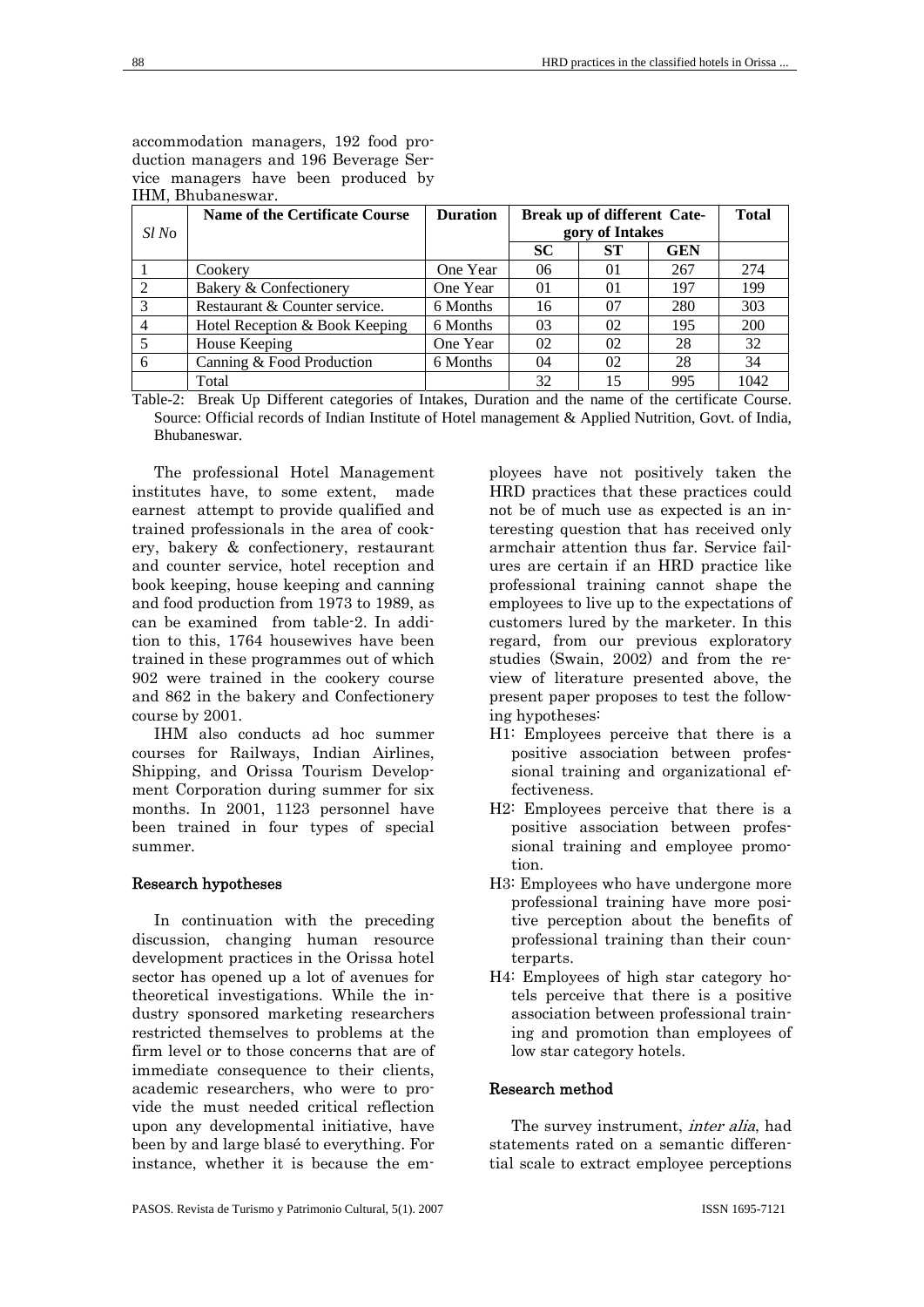about the need for professional training, benefits from professional training, and training's relationship with promotion and organizational effectiveness. Another question was about the star category status of the hotel in which the respondent had been employed. In addition, each respondent was asked to furnish the number of months of professional training undergone by him so far.

Data for the current study were collected between May 2005 and July 2005 which happens to be the lean season for hotels. The objective of selecting this period was to seek pinpointed answers from employees as they would not be mostly engrossed with heavy work during this period. A sample for the study was drawn using the convenience cum judgmental sampling method. The sample size was initially determined to be 90 and a group of graduate students in tourism was engaged to get the questionnaire filled from the employees. One week time was given to the respondents to provide their opinion. Eventually, 65 filled-in questionnaires were returned, representing a response rate of 72%. The rates of percentage of used questionnaires are high due to considerable interest of employees to

know about the HRD practices in their own organization and other organizations as a whole.

#### Data analysis

The data collected was analyzed using the SPSS data analysis package. Regression analysis was performed upon the dataset to see the association between professional training and organizational effectiveness as perceived by the employees. The results given in the following tables (Table 3.1 to 3.3) indicate that even as a pessimistic estimate, 29% of the variance in organizational effectiveness is predicted by professional training (p<0.01). However, the high residual sum of squares means that there are some more important additional factors that have to be brought in for explaining a major proportion of the variation. At the same time, a moderately high value of 't'  $(=5.20, p<0.01)$  corresponding to professional training says that it is still a very useful predictor. Thus, the hypothesis that employees perceive that there is a positive association between professional training and organizational effectiveness is supported.

## **Model Summary <sup>b</sup>**

|       |       |          | Adjusted | Std. Error of |
|-------|-------|----------|----------|---------------|
| Model |       | R Square | R Square | the Estimate  |
|       | .548ª | .300     | .289     | .08952        |

a. Predictors: (Constant), training

b. Dependent Variable: orgeffectns

| `able |
|-------|
|-------|

|  | ۱I | ۰<br>11<br>N | ۰ | V<br>л | -<br>١ |
|--|----|--------------|---|--------|--------|
|--|----|--------------|---|--------|--------|

| Model |            | Sum of<br>Squares | df | Mean Square |        | Sig.              |
|-------|------------|-------------------|----|-------------|--------|-------------------|
|       | Regression | 32.078            |    | 32.078      | 27.023 | .000 <sup>a</sup> |
|       | Residual   | 74.784            | 63 | 1.187       |        |                   |
|       | Total      | 106.862           | 64 |             |        |                   |

a. Predictors: (Constant), training

b. Dependent Variable: orgeffectns

## Table 3.2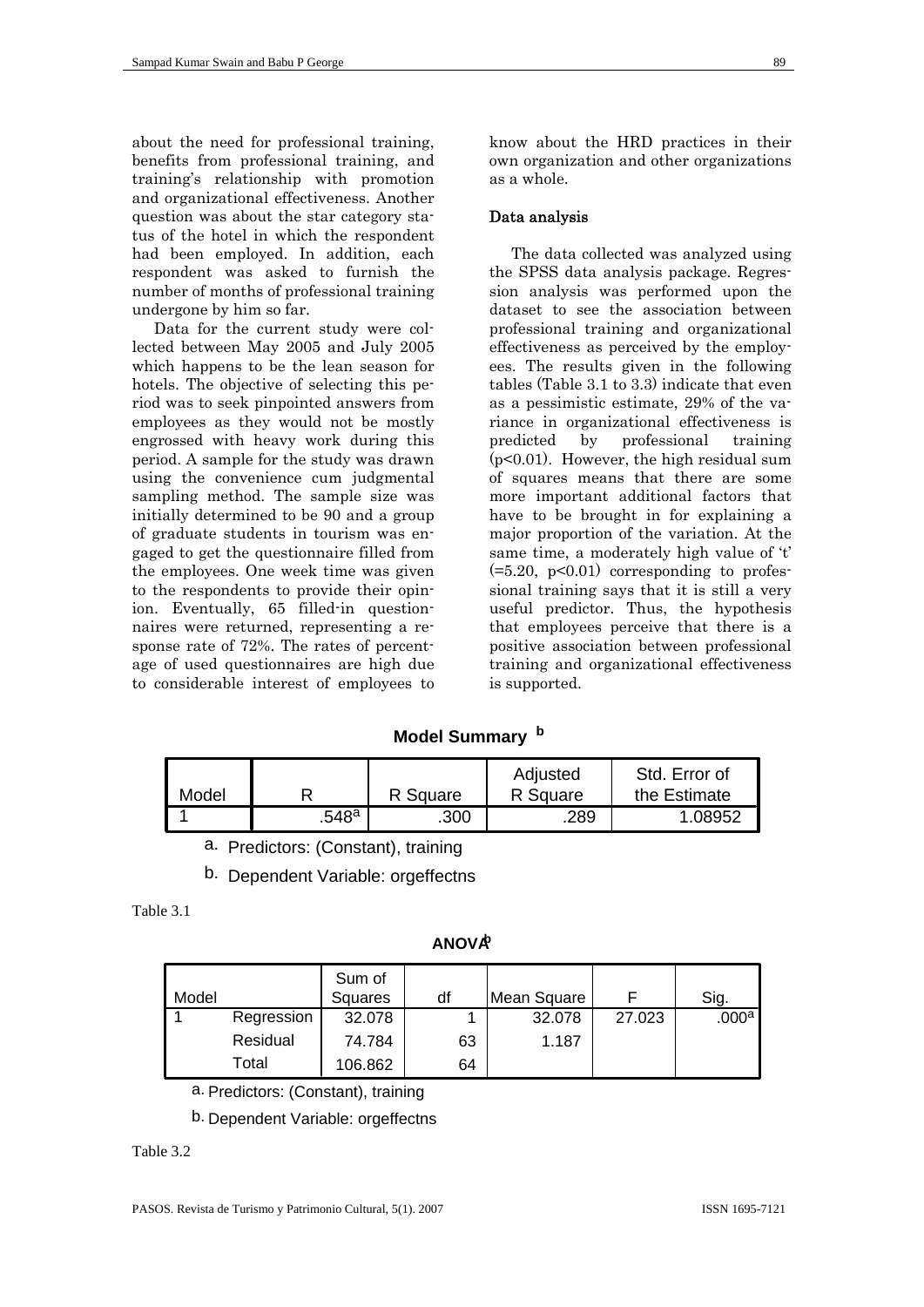|       |            | Unstandardized<br>Coefficients |            | Standardized<br>Coefficients |       |      |
|-------|------------|--------------------------------|------------|------------------------------|-------|------|
| Model |            | в                              | Std. Error | <b>Beta</b>                  |       | Sig. |
|       | (Constant) | 1.376                          | .332       |                              | 4.143 | .000 |
|       | training   | .526                           | .101       | .548                         | 5.198 | .000 |

## **Coefficientsa**

a. Dependent Variable: orgeffectns

## Table 3.3

The same data analytical procedure detailed above was adopted to test the hypothesis that employees perceive that there is a positive association between professional training and employee promotion, too. A glance at the output tables of the analysis presented below (Table 4.1 to 4.3) indicate that professional training predicts promotion better than it predicts organizational effectiveness. In other words, employees perceive that their professional training can fetch them more

personal benefits (i.e., promotion) than collective benefits (i.e., organizational effectiveness). What is interesting is the synergy that employees find in pursuing a personal goal and an organizational goal: even though they may, as individuals, gain more than the organization which they serve, both are still gainers. This is in line with the Adam Smithian philosophy of maximizing collective benefits by allowing individuals to pursue their self-interests.

## **Model Summary**

|       |                   |          | Adjusted | Std. Error of |
|-------|-------------------|----------|----------|---------------|
| Model |                   | R Square | R Square | the Estimate  |
|       | .614 $^{\rm a}$ . | .377     | .367     | .96318        |

a. Predictors: (Constant), training

Table 4.1

## **ANOVAb**

| Model |            | Sum of<br>Squares | df | Mean Square |        | Sig.              |
|-------|------------|-------------------|----|-------------|--------|-------------------|
|       | Regression | 35.308            |    | 35.308      | 38.059 | .000 <sup>a</sup> |
|       | Residual   | 58.446            | 63 | .928        |        |                   |
|       | Total      | 93.754            | 64 |             |        |                   |

a. Predictors: (Constant), training

## b. Dependent Variable: promotion

Table 4.2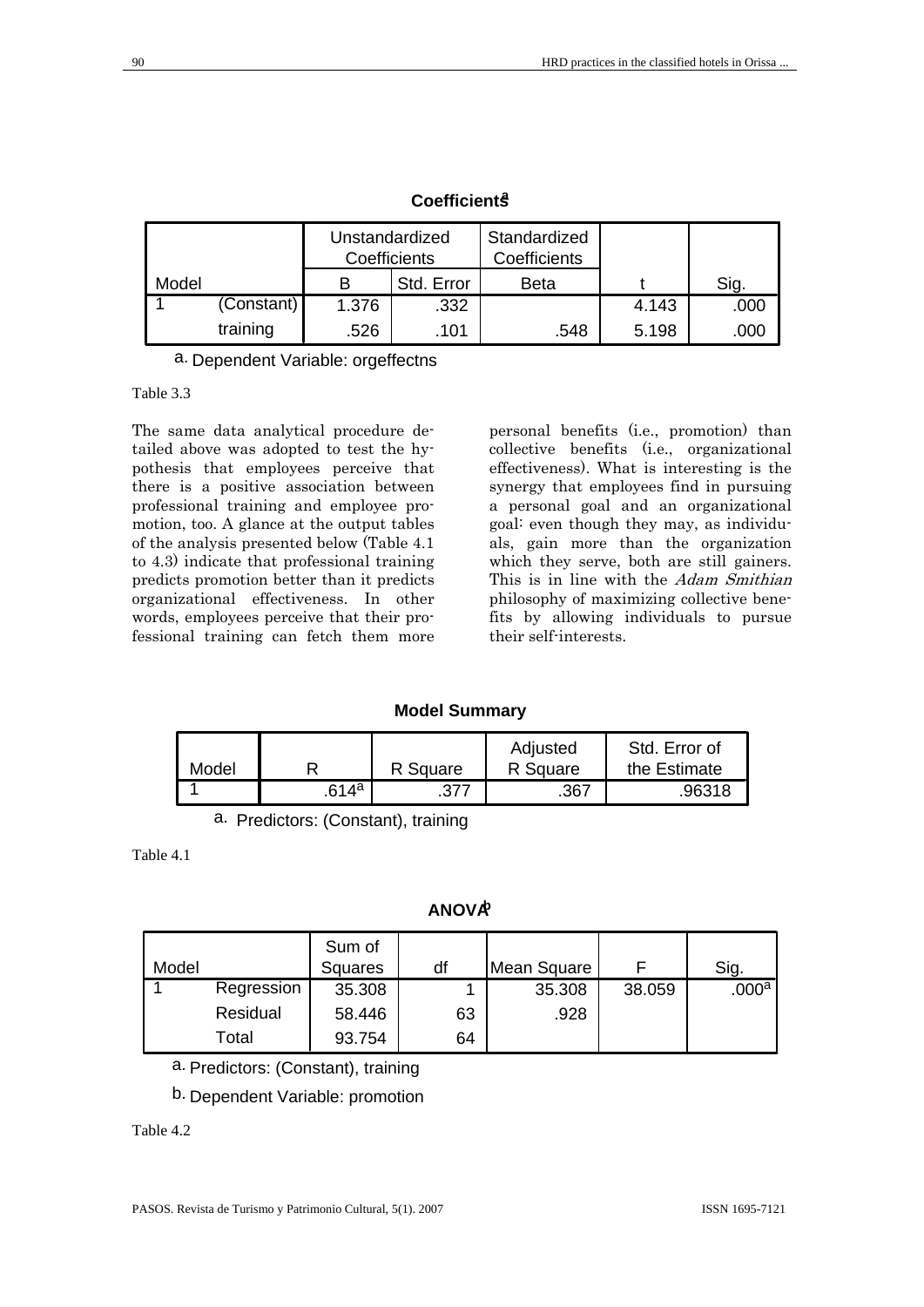|       | Unstandardized<br>Coefficients |       |            | Standardized<br>Coefficients |       |      |
|-------|--------------------------------|-------|------------|------------------------------|-------|------|
| Model |                                | в     | Std. Error | <b>Beta</b>                  |       | Sig. |
|       | (Constant)                     | 1.328 | .317       |                              | 4.189 | .000 |
|       | training                       | .580  | .094       | .614                         | 6.169 | .000 |

**Coefficientsa**

a. Dependent Variable: promotion

Table 4.3

The output tables (Table 5.1 to 5.3) indicate that the hypothesis that employees who have undergone more professional training have a better perception about the benefits of professional training than their counterparts cannot be supported. Even though we are not in a position to prove its alternative, the rejection of this hypothesis is a sufficient implication of an increasing pessimism among employees about the benefits of training when they are trained more and more. Given the findings for the previous

hypothesis, it is not something wholly unexpected: employees know that professional training is more a means to help themselves than helping the organization and it is natural that this perception is reinforced with increasing levels of training and the associated increase in personal benefits like promotion. It may also be that professional training has become a mere ritual and that it is generally accepted as good since "it is the way things used to be here".

## **Model Summary**

| Model |                 | R Square | Adjusted<br>R Square | Std. Error of<br>the Estimate |
|-------|-----------------|----------|----------------------|-------------------------------|
|       | .055 $^{\rm a}$ | 003      | $-013$               | 1.15968                       |

a. Predictors: (Constant), degtraining

Table 5.1

**ANOVAb**

| Model |                   | Sum of<br>Squares | df | Mean Square |      | Sig.            |
|-------|-------------------|-------------------|----|-------------|------|-----------------|
|       | <b>Regression</b> | .259              |    | .259        | .192 | .663 $^{\rm a}$ |
|       | Residual          | 84.726            | 63 | 1.345       |      |                 |
|       | Total             | 84.985            | 64 |             |      |                 |

a. Predictors: (Constant), degtraining

b. Dependent Variable: percbenefits

## Table 5.2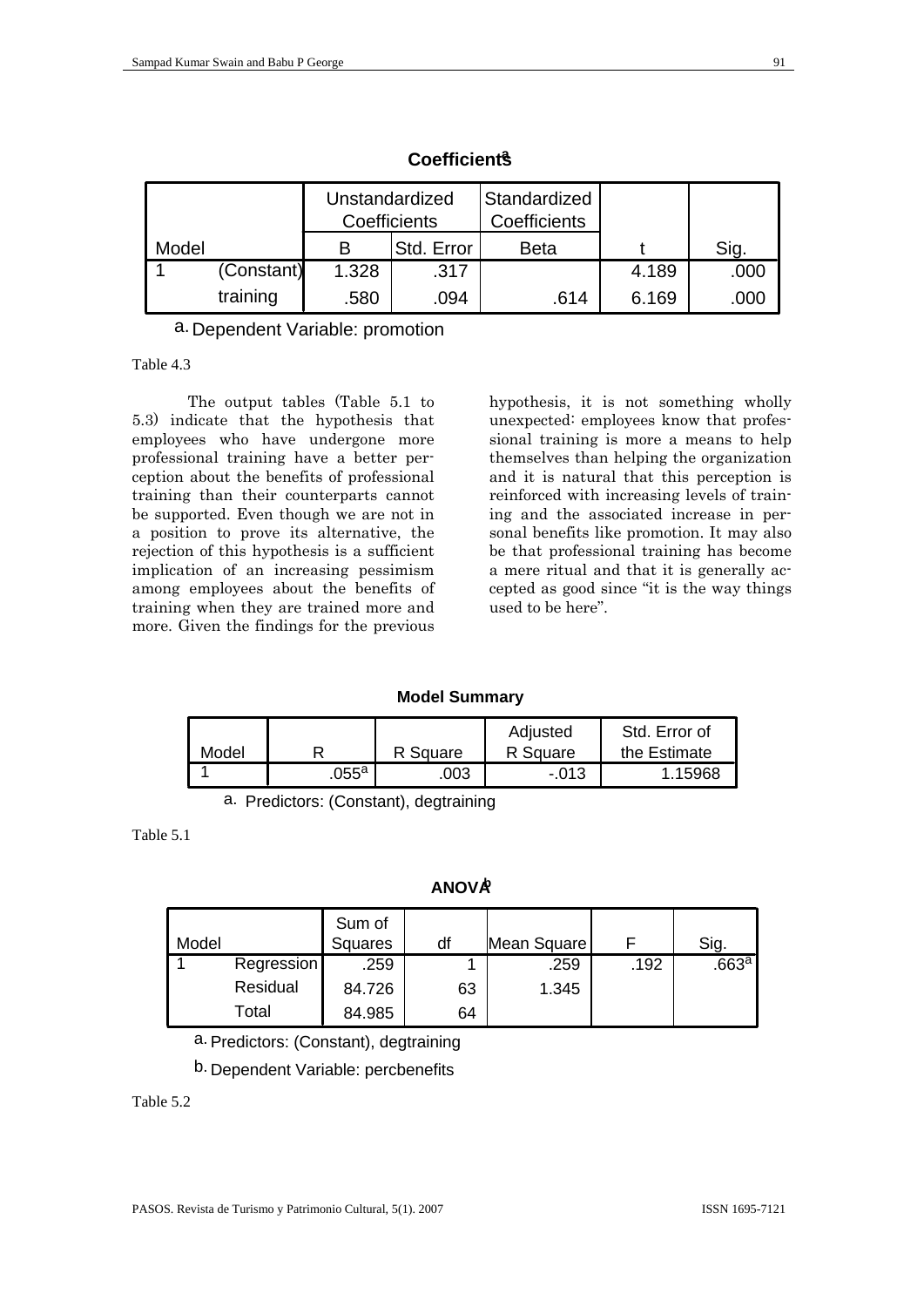|       |             | Unstandardized<br>Coefficients |            | Standardized<br>Coefficients |       |      |
|-------|-------------|--------------------------------|------------|------------------------------|-------|------|
| Model |             |                                | Std. Error | <b>Beta</b>                  |       | Sig. |
|       | (Constant)  | 2.858                          | .323       |                              | 8.840 | .000 |
|       | degtraining | .044                           | .100       | .055                         | .439  | .663 |

**Coefficientsa**

a. Dependent Variable: percbenefits

# Table 5.3

A one-way ANOVA test has been run to test the hypothesis that employees of high star category hotels perceive that there is a positive association between professional training and promotion than employees of low star category hotels. The effect of star category status is the typical moderator effect. To find the significance of moderation, the star category status of the hotel in which the employee worked has been classified in to  $1 \leq 3$  star),  $2 (=3)$ star), 3 (>3 star) and this became the factor variable in the ANOVA model. The model (see output table 6) implies that there is a significant difference in the perception of employees working in different star categories of hotels with regard to the influence of professional training upon promotion (p<0.01). However, this only says that at least one the groups

differ from the rest. To supplement this, a post-hoc contrast test has been performed: the contrast became significant only between "less than 3 star" and "more than 3 star" groups  $(p<0.05)$ . This could be due to the fact that "3 star" is a transition region whose variation is in some way the partial variation in the other two groups. To further appreciate the situation, the data file was split into three independent files in terms of the star category  $\left\langle \leq, =, > 3 \text{ star} \right\rangle$  and Pearson's coefficients of correlation between training and promotion were calculated for each. In each of these, the coefficients were significant and were as follows: for  $\leq$  3 star=0.45; for 3 stars=0.59; and, for  $>$ 3 star=0.71, all at  $p \le 0.05$ . Thus, the hypothesis is convincingly supported.

| training              |                   |    |             |        |      |
|-----------------------|-------------------|----|-------------|--------|------|
|                       | Sum of<br>Squares | df | Mean Square |        | Sig. |
| <b>Between Groups</b> | 74.335            | っ  | 37.168      | 75.109 | .000 |
| <b>Within Groups</b>  | 30.681            | 62 | .495        |        |      |
| Total                 | 105.015           | 64 |             |        |      |

Table 6.

## Discussion and conclusion

Orissa is the first state to accord industrial status to hotel in 1980, and consequently the accommodation sector has found top place in all industrial and tourism policies over the periods. Huge investment is required to be mustered to build a star hotel. To maintain the property as per hotel and restaurant classification committee norms and standards is a gigantic challenge. Hoteliers do face crunch of managing the resource in the infancy stage due to low market share and lack of visibility.

An elaborate discussion is essential to understand the HRD practices and their impacts upon the employee's performance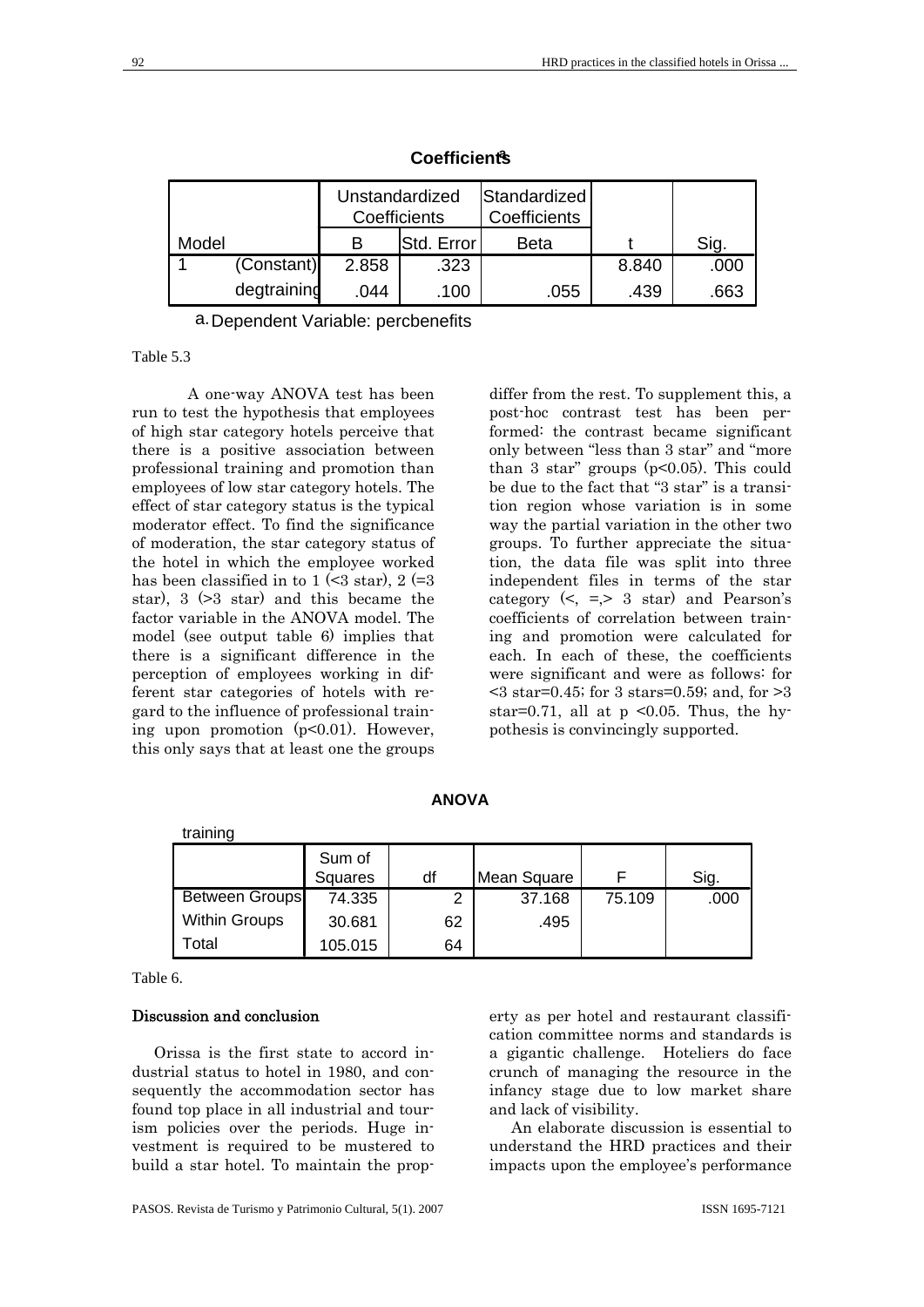in the star hotels in the due course of time. In the present paper, an attempt has been made to uncover the prevailing human resource practices through the review of literature and our own original research. It is inferred from the analysis that employees in the surveyed star hotels are in general benefited with the ongoing training practices conducted with the assistance of professional training institutes like IHM, Bhuabaneswar. This institute is rendering industry oriented training programmes based on contemporary needs for improving the quality of human resources in the hospitality industry. Hotels have also acknowledged the positive impacts of training for their employees with the intention of meeting the human resource challenges in the foreseeable future. As it is demonstrated in the hypothesis testing on the perceptions of employees about the training programme, it is understood that employees at present working in the star hotels in Orissa have perceived the usefulness of the training in their work culture.

The present study reveals that hotel employees do appreciate the fact that there is a positive association between professional training and their chances of promotion. They also understand that their professional training can help promote the organizational effectiveness as well. However, this understanding is proven to be stronger in the case of employees working in the higher star category hotels than those working in the lower star category hotels. But, no significant relationship existed between the level of professional training undergone by an employee and his or her perception about the benefits of professional training. However, the employees who have already undergone professional training have got a more balanced and realistic view than those who are waiting to take the training. The study has also found out the diverse roles of employees working in various departments like front office, house keeping, food and beverage, horticulture and accounts and administration to popularize the name and fame of the hotels by delivering outstanding services to the guests.

While the present research implies qualitative HRD improvements as a result of employee training, this should not be interpreted as a perennial mouthpiece for the current system of professional education and training. Any training system should be dynamic and selfevolutionary with the changes in the macro-environment, and this article is concluded with this note.

## References

- Airey, D & Nightingale, M.
- 1981 "Tourism Occupations, career profiles and knowledge", Annals of Tourism Research, Vol.8, Nov.1, , P. 52-68.
- Airey, D & Frontistis, A
- 1997 "Attitudes to Careers in Tourism: An Anglo-Greek Comparison, Tourism Management, Vol.18, No.3, Elsiver Science Ltd. P.149-159.
- Anastassaova, L & Purchell, K
- 1995 "Human Resource in the Bulgarian Hotel Industry: For Command to empowerment", International Journal of Hospitality Management", Vol.14, No.2, Elsiver Science Ltd.. P. 171-185.

Andrews, S

- 1994 "A case study on India". In Baum. T (ed). Human Resource Issues in International Tourism, Butterworth & Heinemann, London, P. 177- 191.
- Arun, M. & Maarukh, E.
- 1999 Liberalisation and Human Resources Management, A division of Sage Publication, New Delhi,
- Bagri, S.C
- 1999 Status of Travel & Tourism Industry in India .A Futuristic View of Growth," An International Journal of Tourism. , Vol-41, P-48.
- Bala, U.
- 1990 Tourism in India, Policy and Prospects Arushi Prakashan, New Delhi, , P. 25- 26.
- Baladacchino, G
- 1994 "Peculiar Human Resource Management Practices- A Case Study of Micro State Hotel," Journal of Tourism Management, 15(1), Butterworth & Heinemann , P.46-52.
- Baldacchini, G
- 1995 Total Quality Management in Luxury Hotel: A Critical of Practice, International Journal of Hospitality Manage-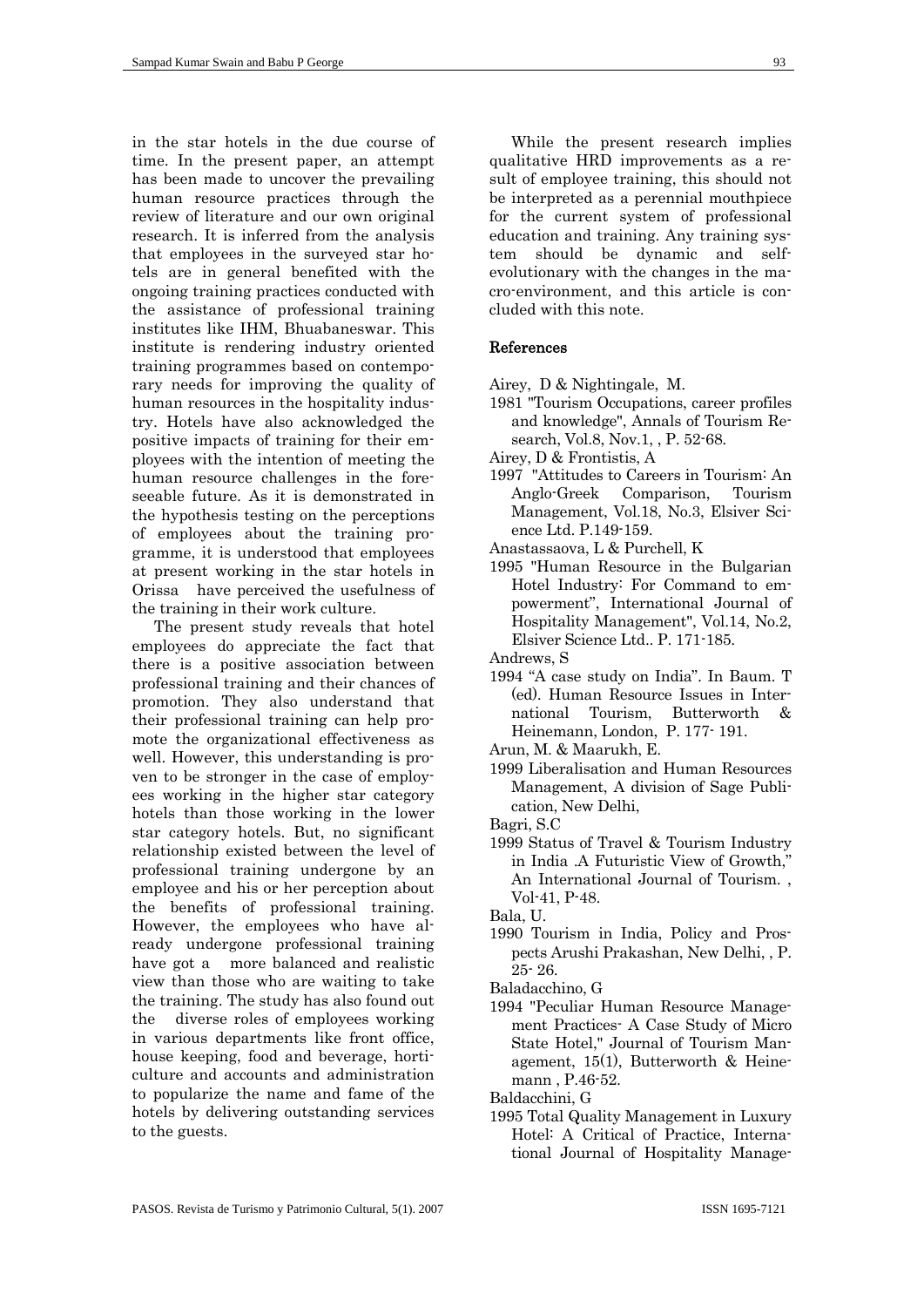ment, Vol.14, No.1, Elsvier Science Ltd., P. 67-78.

Baum, T

- 1995 Managing Human Resources in the European Tourism and Hospitality Industry, Chapman & Hall, University and Professional division, Chennai., P-184-185.
- 1995 Human resources in tourism: An introduction, In Baum. T (ed). Human Resource Issues in International Tourism, Butterworth & Heinemann, London, P. 3-21.
- Bezbaruah M.P
- 2000 "Indian Tourism Beyond the Millennium", Gyan Publishing House, New Delhi. P, 167.
- BharadwaJ, D. S & Choudhary, M
- 1997 Contemporary issues in Tourism, Himalaya Publishing House, New Delhi,P-9.
- Bhardwaj, D .S
- 2000 Manpower Development for Tourism Sector in India, Tourism in the New Millennium. Challenges and Opportunities, In Bansal, S. P, Sushama, Khan. S and Mohan, C, (Ed), Abhisekh Publications, Chandigrah. , P. 418-428.
- Boella, M.J
- 1987 "Human Resource Management in the Hotel and Catering industry", Hutchinson, London, .

Carnegie

- 1989 Managerial Effectiveness, Published in HRD Communiqué, December, Vol.1, No.12, P.22..
- Chand, M
- 2000 Travel Agency HRD Practices: An Investigation" Tourism in the New Millennium. Challenges and Opportunities, In Bansal, S. P, Sushama, Khan. S and Mohan, C, (Ed) Abhisekh Publications, Chandigrah. , P.429-444.
- Charlotte & Echtner, M.
- 1995 Entrepreneurial Training in Developing Countries, Annals of Tourism Research, Vol.22, No.1, Elsvier Science Limited, . P. 119-134.
- Chib, S.N.
- 1989 Essays on Tourism, Cross-section Publication, New Delhi, P. 77.
- Christou, E. S.
- 1999 Hospitality Management Education in Greece: An Exploratory Study, Journal of Tourism Management, Vol.20,

Elsevier Science Ltd., GN. . P. 683-691. Collins, S , et.al

- 1995 Training for the UK Tour Operating Industry, Journal of Tourism Management Research, Policies and Practices, 15(1) Butterworth & Heinemann, Oxford, UK, , P. 5-8.
- Collins, V. R
- 2000 Becoming a Tour Guide, The principles of Guiding and site attraction" Biddles Ltd, Guildford and King's Lync, London,  $P - 5$

Conlin, M

1994 Caribbean, In Baum. T (ed). Human Resource Issues in International Tourism, Butterworth & Heinemann, London, P-147-159.

Dash, P. K

- 2000 Management of Tourism Sector in Orissa, Problems and Future Prospects, Unpublished Ph.D Thesis, Utkal University.Orissa . P-174-176.
- Dexter, J. L.C
- 1995 The Quality of Tourism Employment, Journal of Tourism Management, Vol.16, No.2 Elsevier Science Ltd., P - 129-137.
- Dhar, P & Sarkar, A. K.
- 1998 Indian Tourism, Kanishka Publication, New Delhi, , P-27

Doswell, R.

- 1994 Tourism How effective management makes the difference, Butterworth and Heinemann , London , P-265-286.
- Frank, M.G. O
- 1997 Asian and Australian dimensions of global tourism development, Analysis of Tourism and Economic Development, Cassell, London, . P-29.
- Gee, Y, Choy, D.J.L & Makens, J.C,
- 1984 The Travel Industry AVI, Westport, P-269-273.
- Goel, M. M
- 2000 Essential for Excellence in Professionals in the Tourism Industry Tourism in the New Millennium. Challenges and Opportunities, In Bansal, S. P, Sushama, Khan. S and Mohan, C, (Ed), Abhisekh Publications, Chandigrah. , P. 439-441

Guerrier, Y

1994 Bali, Human Resource Issues in International Tourism, (ed.)Tom Baum, Butterworth & Heinemann, London. P. 108- 115.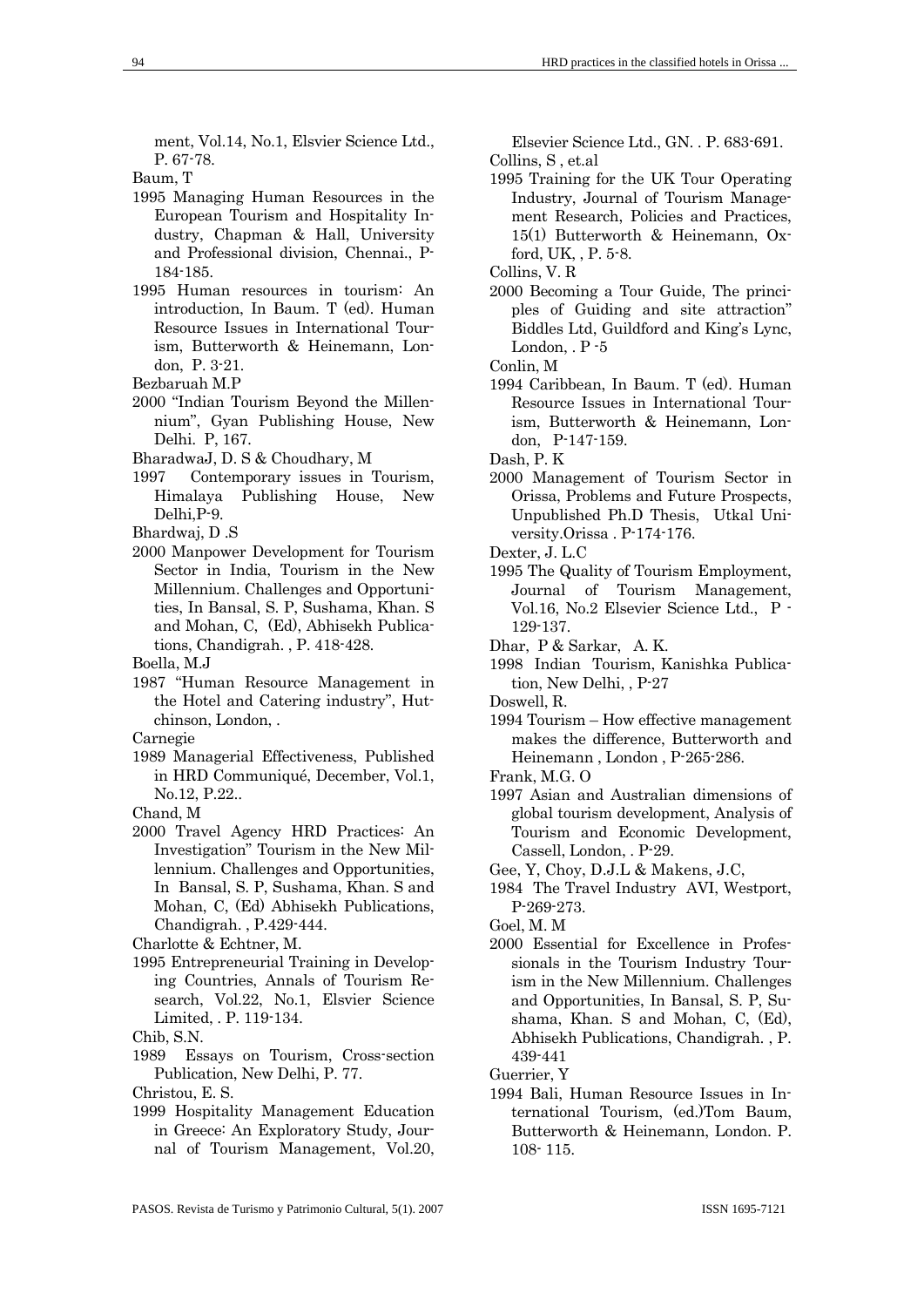Gunn, A. C.

- 1988 Issues in Tourism Curricular, Journal of Travel Research Vol-36, P-74-76
- Gupta, N.S.
- 1988 Organisational Theory and Behaviour, Himalayan Publishers, Mumbai, P. 102., Ibid, P.22.
- Harris, K.J & Cannon, D.F
- 1995 Opinions of Training Methods used in the Hospitality Industry: A Call for Review, International Journal of Hospitality Management, Vol.14, No.1, Elsevier Science Ltd., GB. . P. 79-96.
- Haywood, .M & Pickworth, J
- 1994 Human Resource issues in international tourism- A case study on Canada In Baum. T (ed). Human Resource Issues in International Tourism, Butterworth & Heinemann, London, P-125- 146.

Heung, V

- 1994 Hong Kong In Baum. T (ed). Human Resource Issues in International Tourism, Butterworth & Heinemann, London, P.161- 175.
- Hijalager, A. M
- 1997 Innovation Patterns in Sustainable tourism: An Analytical Typology, Tourism Management, Vol.18, No.1, Elsevier Science Limited, Great Britain, , P.35.

Inskeep, E,

- 1991 Tourism Planning: An Integrated and Sustainable Development Approaches Thomson publication in USA , P. 403- 411.
- Jafari, J &. Tungut, V,
- 1994 Human Resources for Tourism, Vol.1, 21, No.3, Elsevier Science Ltd. Annals of Tourism Research. , P. 847-848.
- Jain, Y,
- 1998 Tourism Development –Problems & Prospects A.P.H Publishing Corporation New Delhi, P. 89-90.
- James.S. M.
- 1990 Corporate Travel Management, Prentice Hall, New Jersey, UK, . P.41.
- Jeffery, M & Wachtel
- 1995 Transactional Analysis Training for the Travel Industry, Annuals of Tourism Research, VII (3), Special Issue Florida, USA,. P. 456-471
- Jha, R. V
- 2002 "Towards a New Tourism Policy", Feb. 10-16, , P. 1
- Kathlen, L.
- 1993 The Professional Guide- Dynamics of Tour Guiding, Van Nostrand Reinhold, Newyork, P.139.
- Khalifah, Z & Shaharuddin, J
- 1997 Malaysia Tourism in prospective, Cassel, London, ,P-190.
- Kontogeorgopoulos, N,
- 1998 Accommodation, Employment Patterns and Opportunities, Annals of Tourism Research', Vol.25, No.2, Elsevier Science, Limited, G3, , P.314-339.
- Kotler, P, Bowsen, J and Makens, J
- 1996 Marketing for Hospitality and Tourism Prentice Hall UK, P -324-331
- Kumar, A
- 1997 Tourism Management, Common Wealth Publisher, New Delhi . P-45
- Kuthiala, S .K
- 2001 Tourism and Hospitality Industry in India, Journal of Service Research, IIMT, Gurgaon, . P- 35- 56.
- Langenhove, L. V& Lowyck, E
- 1994 Belgium In Baum. T (ed). Human Resource Issues in International Tourism, Butterworth & Heinemann, London, P. 116- 124.
- Lenka, S. K
- 1998 Tourism Industry: An Enquiry into its Growth, Problems, Prospects and Strategies in Orissa, Unpublished PH.D Thesis, Utakl University. . P-72.
- Macintosh, R.W & Goeldner, C.R.
- 1986 Tourism Principles, Practices, Philosophies, John Wiley & Sons INC, New York, . P- 31-36
- Mahesh, V.S.
- 1994 Human resource planning and development: a focus on service excellence, In Baum. T (ed). Human Resource Issues in International Tourism, Butterworth & Heinemann, London, P.30- 45. Malhotra, R.K
- 1998. Encyclopaedia of Hotel management
- and Tourism series, Human Resource issues in Hotel Industry, Anmol Publications Pvt Ltd, New Delhi, . P-10
- Mangaraj.S
- 1999 Human Resource Development Practices, Himalaya Publishing House, New Dehi, Pp-2-28.
- Menon, K.M
- 1999 Tourism Management in India, Print Well Publication, Jeypore, . P. 102.

Mishra, S,

2000 Definition of HRD" A Random Compi-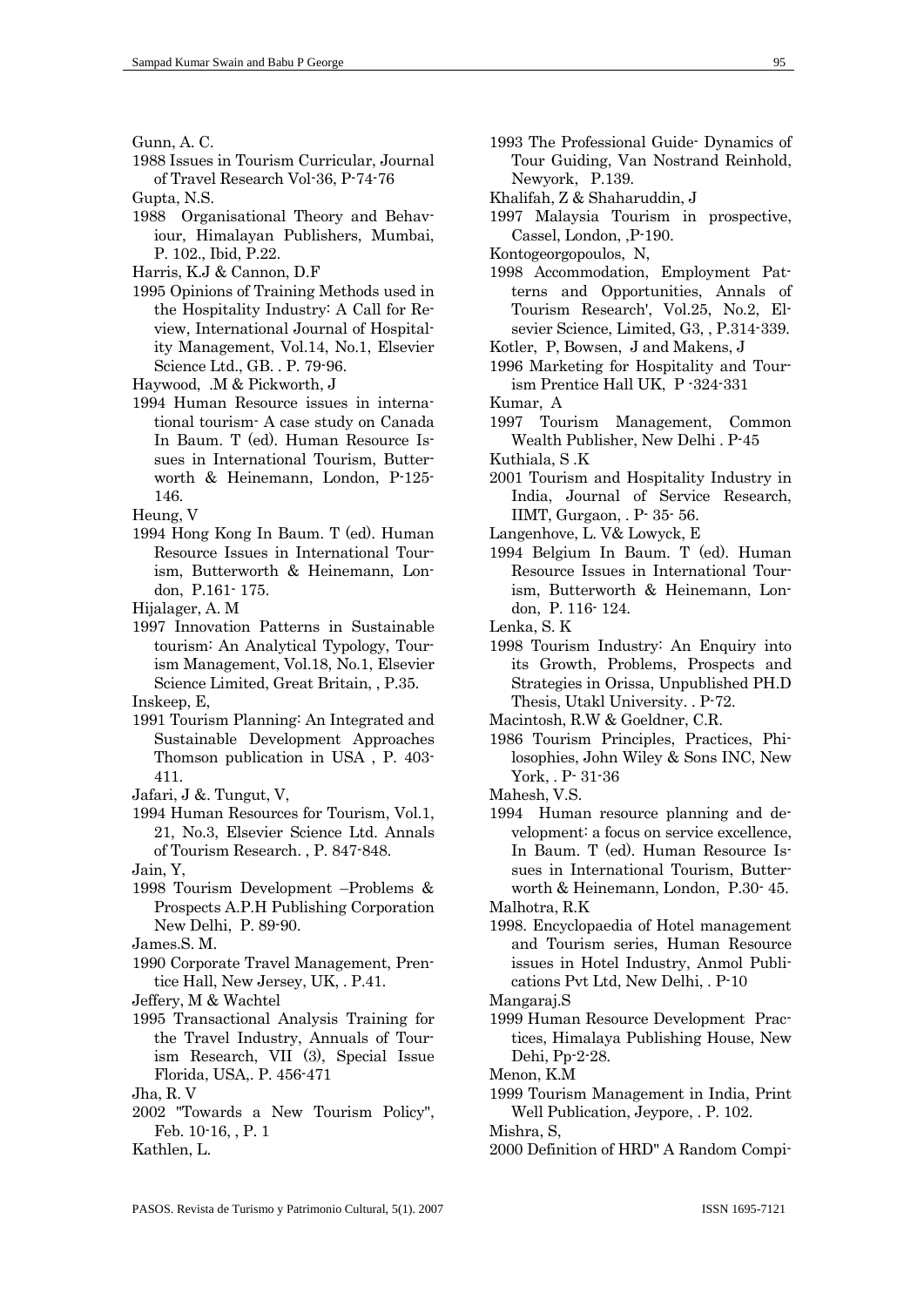lation, HRD News Letter, vol.1-1, P.8.

- Nankervis A. R & Debrah. Y
- 1995 Human Resource Management in Hotels: A Comparative Study, Journal of Tourism Management, Vol.16, No. 7, Elsevier Science Ltd Great Britain. , P. 507-513.
- Nath, R & Raheja. R
- 2001 Competencies in Hospitality Industry, Journal of Service Research ,IIMT, Gurgaon, , P 25-34
- Nebel, E.C, Lee, J .S & Vidakovic,
- 1995 B Hotel General Manager Cancer Paths in the United States , International Journal of Hospitality Management, Vol. 14, No.314, Elsiver Science Ltd., Great Britain, . P. 245-260.
- Negi, J.M.
- 1990, Regional Development Tourism, Hotel and Travel Trade, RIMA Publishing House, New Delhi, Volume- II., P. 163- 269.
- Official Record
- 2003 Department of Tourism, Government of Orissa.
- Official records of Indian Institute of Hotel management & Applied Nutrition, Govt. of India, Bhubaneswar.

Olsen M.D et.al. ,

- 2001 A Forces driving changes in the Hospitality Industry in India, Journal of Service Research, IIMT, Gurgaon, ,P 5- 12.
- Paul, B & Andrew,
- 1996 C, Recession and the Hotel and Catering Industry: A Regional Perspective, The Service Industries Journal, Vol. 16, No.2, Frankcoss, London, P. 118-139.
- Ram, F. & Sanjay, M.
- 1999 Human Resources Development and Demographic Variation in major state of India, Manpower Journal Vol. XXXV. No.2, July-Sept, P. 29-30.

- 1991, Reading in Human Resource Development, 1991, Oxford, New Delhi, P.1-2.
- Rebecca, S 1998 Tourism Principles & practices,
- Longman Publishers, New Delhi. P.458- 459.
- Riley, M
- 1994 Labour Market and Vocational Education, Human Resource Issues in International Tourism,( Ed) Tom Baum, Butterworth & Heinemann, London,, P.

47- 59.

Ross G.F

- 1995 Management-Employee Divergences among Hospitality Industry Employee Service Quality Ideals, International Journal of Hospitality Management, Vol.14, No.4, Elsiver Science Limited, P. 11-24, GB.
- Ross, D. L
- 1999 HRM in Tourism and Hospitality Industry, International Perspectives on small to medium sized enterprises, Cassel, London, .

Sahoo. K.S

- 1996 South Eastern Railway's role in promoting tourism in Orissa, Information and Public relations Department, Govt. of Orissa, Bhubaneswar, Pp-29-31
- Seth, P. N
- 1985 Successful Tourism Management, Sterling Publishers Private Ltd., New Delhi, P.51.
- Sethi, P
- 1999 Tourism Planning and Development Rajat Publications, New Delhi, P.15-17.
- Sharma, K. K.(2000), Planning for Tourism, Sarup & Sons, New Delhi ,P-99- 115.
- Singh, P.K
- 1998 "Fifty years of Indian Tourism" Kanishka Publication, New Delhi, . P-165.
- Singh, R.
- 1998 Infrastructure of Tourism in India, Kanishka Publication, New Delhi, P-18. Singh. S
- 1997 Developing Human Resources for the Tourism Industry with reference to India, Journal of Tourism Management, Vol.18, No.5 Elsevier Science Ltd. Great Britain, P. 299-306.
- Sinha, P. C
- 1997 International Encyclopaedia of Tourism Management, Anmol Publications Pvt. Ltd., New Delhi. P-86.
- Sinha, P. D
- 1991 HRD : The Indian Challenge , Management of Change Through HRD, Edited by B.L Maheswari & D.P Sinha, TATA Mc. Grow Hill Publishing Company, New Delhi P.16-17.
- Statistical Bulletin, Department of Tourism, Govt. of Orissa, 2003.
- Stephen, F. W & Luiz, M
- 1994 Tourism Marketing and Management Handbook, Prentice Hall International

Rao, T.V.